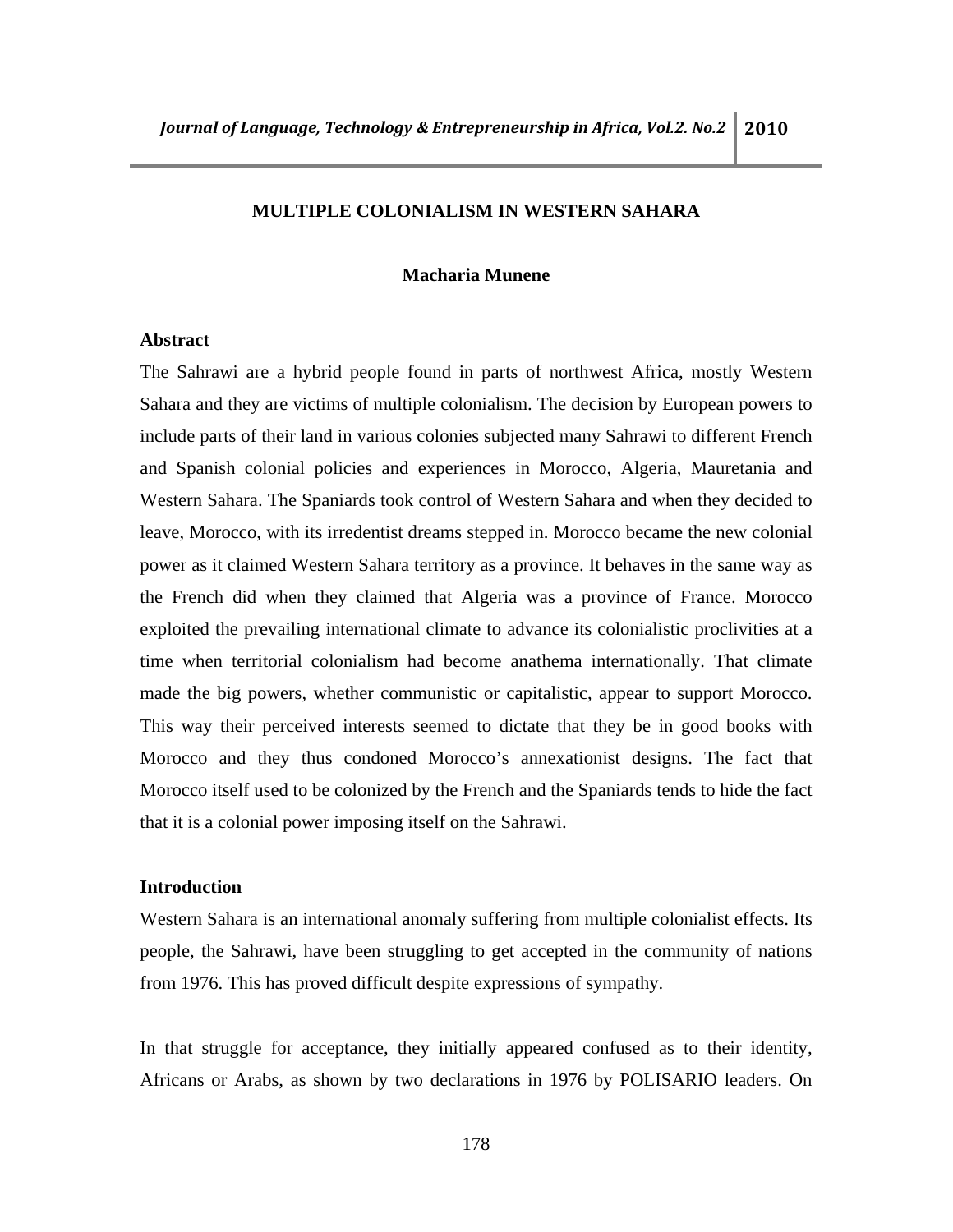February 27, 1976 they asserted that their territory was the Sahrawi Arab Democratic Republic, SADR, that was a "free, independent, sovereign state ruled by an Arab national democratic system of progressive unionist orientation and of Islamic religion."<sup>1</sup> Some months later, POLISARIO made adjustments to describe the Sahrawi as having "Arab, African, and Islamic identity" that was part of the Third Word in "opposition to imperialism, colonialism, and exploitation."<sup>2</sup>

The stress on "Arab national" was a power issue because of the prestige attached to being "Arab", as social status.<sup>3</sup> It was probably a reflection on the lingering caste system of superior and inferior tribes with black Africans considered as the most inferior. $4$  Those assuming superiority were *shorfa,* mainly of Arab descent or *ahel mdafa,* the warriors. The inferior were *znaga,* the weak or the conquered, that were forced to pay *horma*, or tribute, as protection fee. Although with colonization, all Sahrawi became *znaga* and paid *horma* to Spaniards, the system remained in the minds.

The Sahrawi, culturally different from their immediate neighbours, are a hybrid people. Their music is predominantly African, place names are predominantly Berber, religion is Suni Moslem, and words of daily usage on small items are Spanish.<sup>5</sup> While most groups traced their origins to a founding patriarch or holy man, they all came together in the *Ait Arabin* or Council of Forty to discuss the fate of their people independently of those governments in Morocco or Mauritania.<sup>6</sup> A nomadic people whose primary loyalty was to the *qabila* and clan, they engaged in *ghazi,* or raids, in order to acquire livestock from

<sup>&</sup>lt;sup>1</sup> Quote in John Mercer, "The Cycle of Invasion and Unification in the Western Sahara," African Affairs, Volume 75, Number 301, October 1976, p. 506.

<sup>&</sup>lt;sup>2</sup> Quotes in John Damis, Conflict in Northwest Africa: The Western Sahara Dispute (Stanford: Hoover Institution Press, 1983), p. 43

<sup>&</sup>lt;sup>3</sup> John Mercer, Spanish Sahara(London: George Allen & Unwin Ltd, 1976), p. 75<br><sup>4</sup> Mercer, Spanish Sahara, p. 127

 $<sup>4</sup>$  Mercer, Spanish Sahara, p. 127.</sup>

 $<sup>5</sup>$  Oral Discussions with Limam Ali, a Sahrawi doctoral student at UJI, November 24 and 25, 2008 at UJI,</sup> Castellon, Spain.

<sup>&</sup>lt;sup>6</sup> Sidi M. Omar, "The Right of Self-Determination and the Indigenous People of Western Sahara," Cambridge Review of International Affairs, Volume 21, Number 1, March 2008, pp. 44-45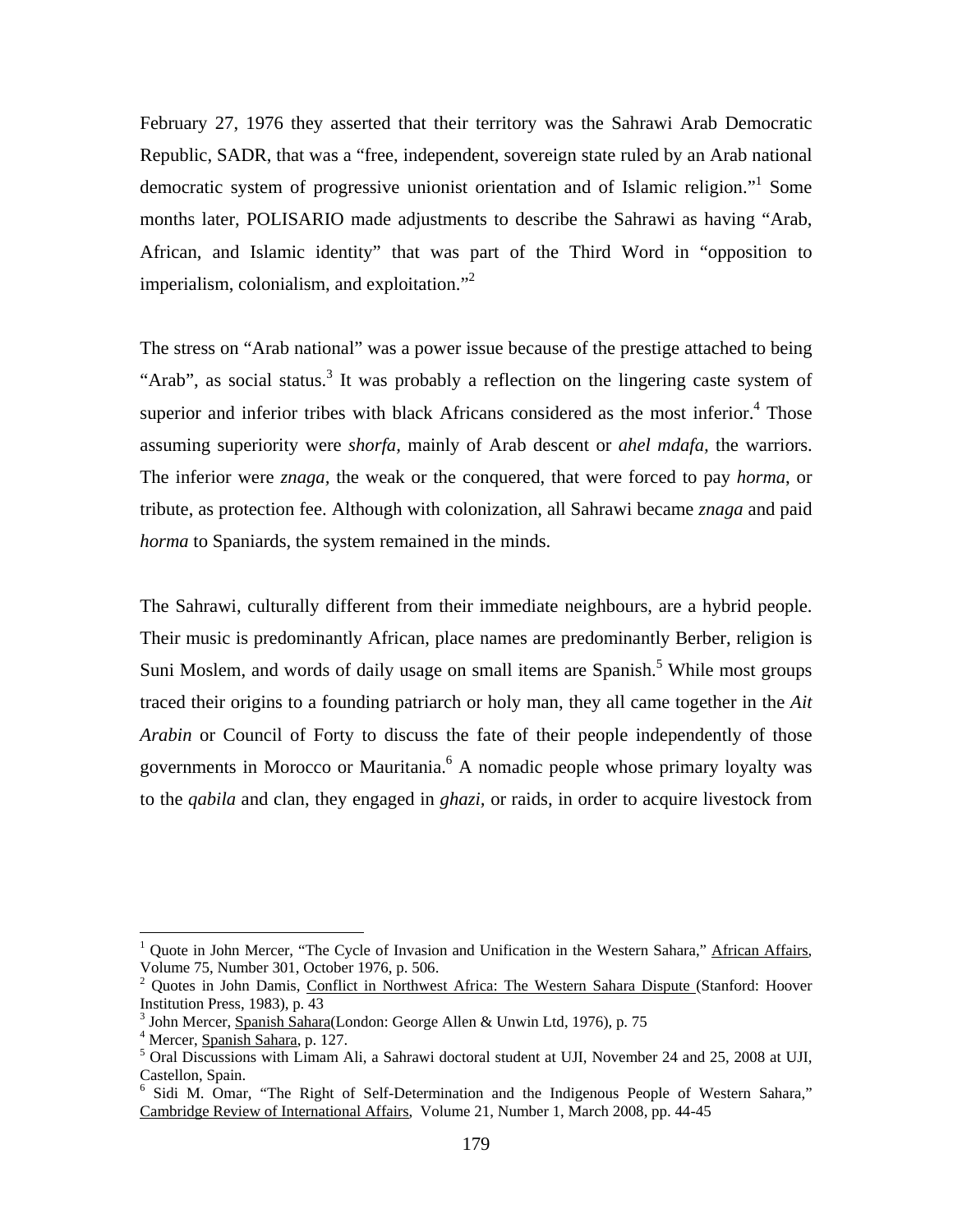other *qabila*. 7 Their hybrid language, Hassaniya, incorporates Arabic, African, Berber, and Spanish cultural concepts is part of their identity; separate from Morocco.<sup>8</sup>

Like other colonies in Africa, Western Sahara was largely a European creation. The Portuguese made initial inroads at the coast and were followed by the Spaniards, and then the French. It was the French who actually determined the current borders that define Western Sahara but it was Spain that became the colonial power. As a colonial power in Africa, Spain was weak and was manipulated by other forces.

Spain had been a great imperial power that ultimately failed to defend itself against other imperialists. Spaniards kicked out North Africans from Europe, grabbed Ceuta and Mellila almost as a guarantee that those Africans would never return, and then tried to expunge memories of being colonized as they rewrote the record in order to create myths about their greatness.<sup>9</sup> They felt great as they conquered the Americas but that feeling was terminated by other Europeans who, particularly the English and the French, successfully short-circuited Spanish greatness by engaging in piracy.<sup>10</sup> Spaniards became weak and, in the  $19<sup>th</sup>$  Century, lost their American empire and failed to defend their interests. They were unprepared, wrote Sebastian Balfour, for "a crude new philosophy of Social Darwinism in which the notion of the survival of the fittest was extended to peoples and nations. Older and weaker empires … found stronger and acquisitive Powers

<sup>&</sup>lt;sup>7</sup> Tony Hodges, "The Origins of Saharawi Nationalism," Third World Quarterly, Volume 5, Number 1 (January 1983), pp. 28-29

<sup>&</sup>lt;sup>8</sup> Susan Martin-Marquez, Disorientations: Spanish Colonialism in Africa and the Performance of Identity (New Haven, Connecticut: Yale University Press, 2008), 255-256, 335; Toby Shelley, "Resistance and Colonialism: building the Saharawi Identity," in Martin Arts and Pedro Pinto Leite, editors, International Law and the Question of Western Sahara(Oporto, Portugal: IPJET Books, 2007), p.31; Beth A. Paine, "The Western Sahara: international Legal Issues," in Yahia H. Zoubir and Daniel Volman, editors, International Dimensions of the Western Sahara Conflict (Westport, Connecticut: Praeger Publishers, 1993), p.133; Jacob A. Mundy, "Performing the Nation, Pre-figuring the State: The Western Saharan Refugees, Thirty Years Later," Journal of Modern African Studies, Volume 45, Number 2, 2007, pp.277-278 ; Discussions with Ali.

<sup>&</sup>lt;sup>9</sup> Marquez, Disorientations, pp. 12-16; Sophie Bessis, Western Supremacy: Triumph of an Idea (London: Zed Books, 2003), pp. 12-14

<sup>&</sup>lt;sup>10</sup> Siba N'Zatioula Grovogui, Sovereigns, Quasi Sovereigns, and Africans: Race and Self-Determination in International Law (Minneapolis: University of Minnesota Press, 1996), pp. 55-56; Niall Ferguson, Empire: How Britain Made the Modern World (London: Penguin Press, 2003), pp. 4-12; T.O. Lloyd, The British Empire, 1558-1995, Second Edition(Oxford: Oxford University Press, 1996), pp. 4-11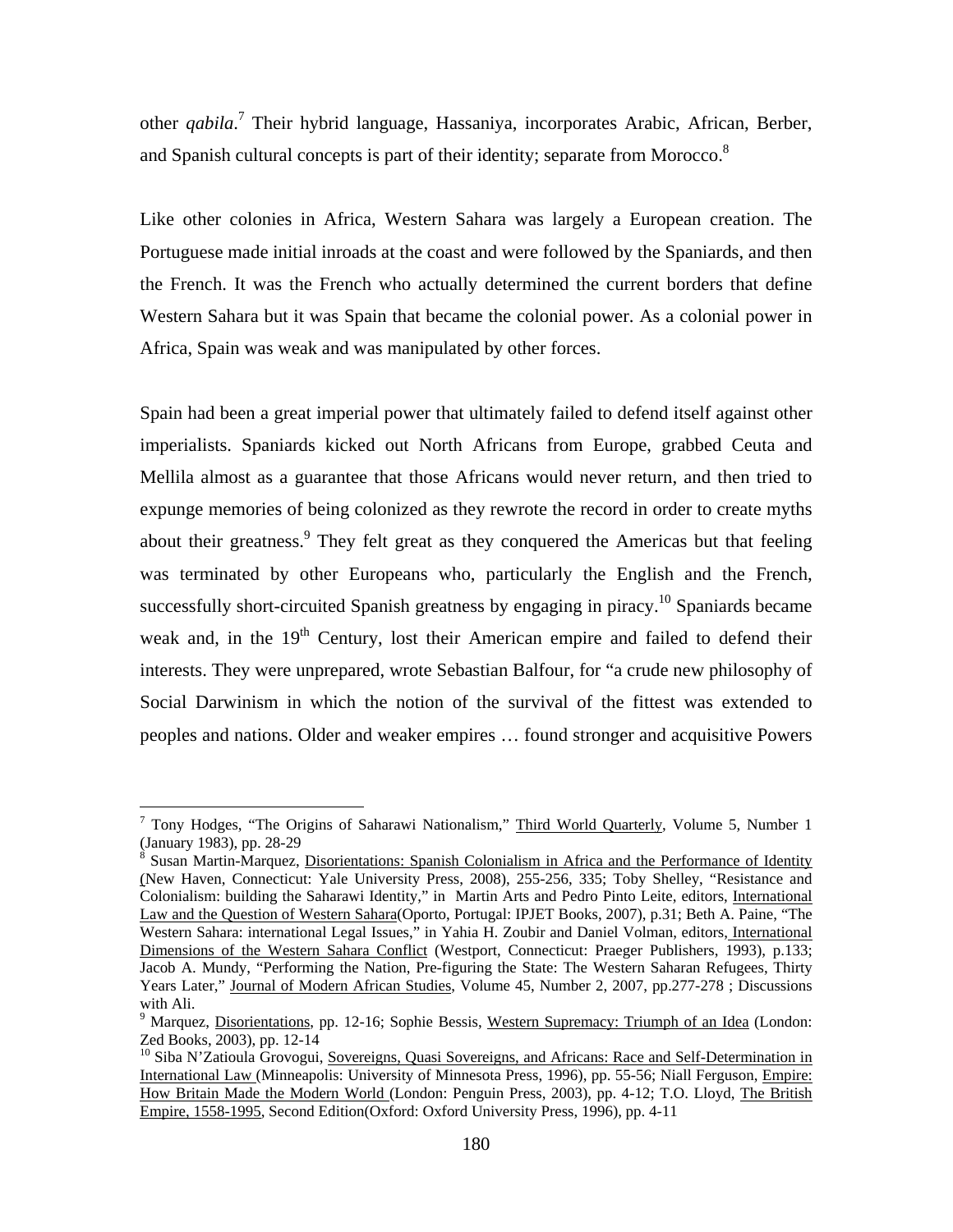chafing on the borders."11 Those chafing on the borders included the United States which snatched the islands of Cuba and the Philippines from Spain.<sup>12</sup>

## **Spanish Colonialism in Western Sahara**

In the intensified rivalry for empires, there was a European rush to grab African territories in what I. William Zartman called "the great African hunt".<sup>13</sup> The hunt, however, was mainly a stiff territory grabbing competition between the English and the French. Other Europeans were minor hunters and Spain was the most minor.<sup>14</sup> Its catches in the hunt, including Western Sahara which it claimed in 1884, were tiny and not as well endowed with natural wealth.

Spain waited for France to determine the size of its claims. The French, through a series of treaties from 1900 to 1912, forced a definition of what the Spaniards could claim to be theirs. After ensuring that the rich parts of the territories stayed within the borders of its colonies of Mauritania, Algeria, and Morocco, France allowed Spain to become the owner of Rio de Oro, Seguiet-el-Hamra, and southern Morocco or Tarfaya.15

Before World War II, Spain ignored Western Sahara, its colony, but was forced to pay attention after the war. Considered a military outpost by the Nationalists in the Spanish Civil War, the colony had also been a possible bargaining chip with Adolph Hitler when it appeared as if the Germans might win. It, however, gained some importance 1947 after Manuel Alia Medina found large amounts of phosphate at Bu Craa.<sup>16</sup> Spain took

<sup>&</sup>lt;sup>11</sup> Sebastian Balfour, The End of the Spanish Empire, 1898-1923(Oxford: Clarendon Press, 1997), pp. 28-29, 46-48.

<sup>&</sup>lt;sup>12</sup> Lawrence James The Rise and Fall of the British Empire(London: Abacus, 1994), pp. 5, 15-16, 30-31; Sidney Lens, The Forging of the American Empire, From Revolution to Vietnam: A History of American Imperialism( London: Pluto Press, 1971), pp. 95-98; Balfour, The End of the Spanish Empire, pp. 11-48; Frederick Stirton Weaver, *Latin America* in the World Economy: Mercantile Colonialism to Global Capitalism (Boulder, Colorado: Westview Press, 2000), pp. 44-46

<sup>&</sup>lt;sup>13</sup> I. William Zartman, Problems of New Power: Morocco (New York: Atherton Press, 1964), p. 8.<br><sup>14</sup> Macharia Munene, "Hope for Africa's Last Colony," <u>Business Daily</u>, Nairobi, December 2, 2008.<br><sup>15</sup> Damis, Conflict in No

Sahara, pp. 45-49<br><sup>16</sup> Mercer, <u>Spanish Sahara</u>, pp.121-122, 130, 185, 219.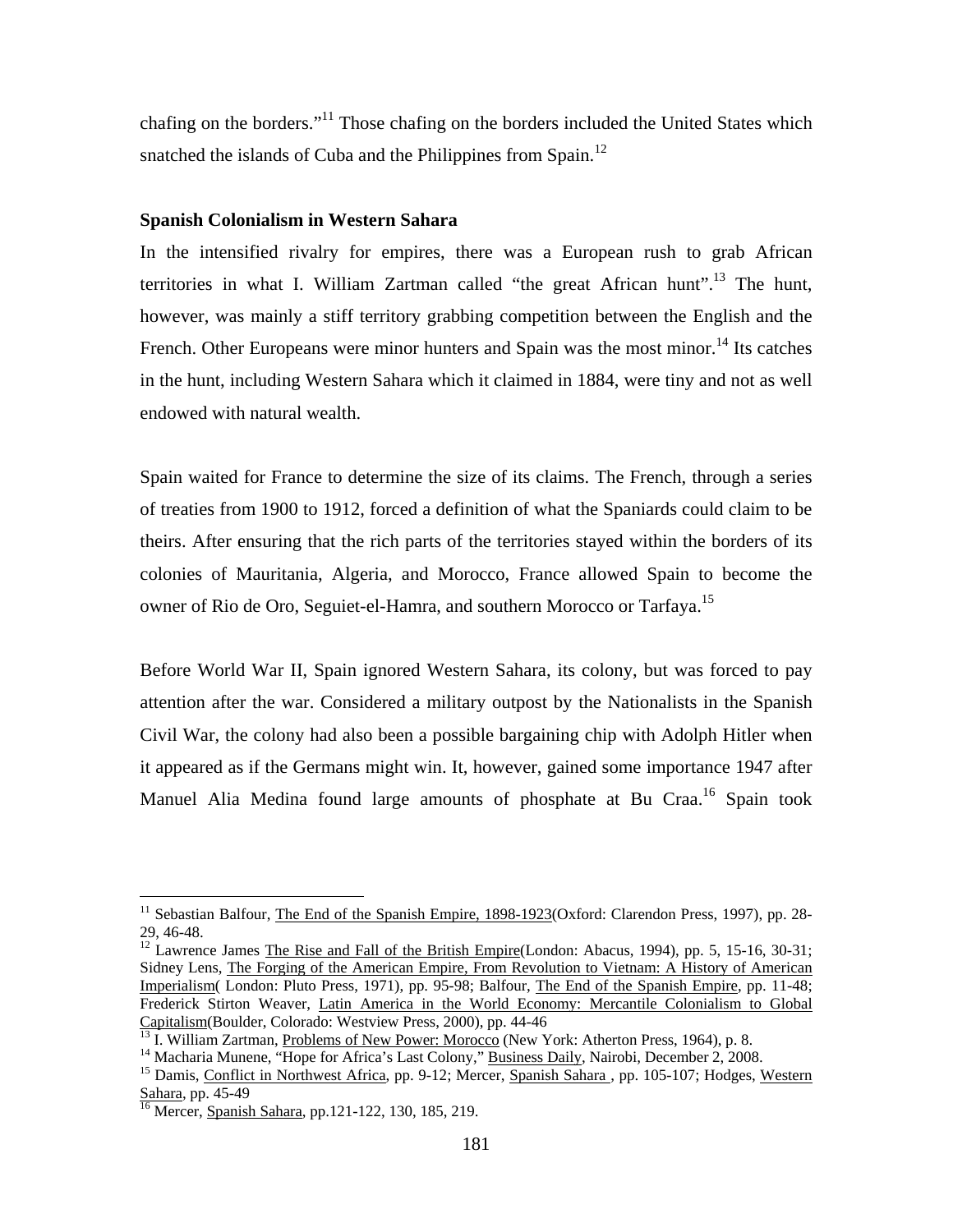advantage of the growing Cold War to get rehabilitated into the Western  $\text{ Camp}^{17}$  by portraying itself as a bastion of anti-communism. But as it sought to be accepted into the community of nations, it came under tight scrutiny with regard to its colonial policies. Its admission to the United Nations in 1955 was an implicit acceptance to abide by new rules that called for colonial accountability. It was reluctant to do so.

Spain was reluctant to be accountable even as anti-colonial agitation in Algeria, Morocco, and Mauritania rose up and eventually led to the independence of the three French colonies that surrounded its Sahara territories. The agitations, particularly in southern Morocco gave rise to an Army of Liberation that inspired the Sahrawi to fight<sup>18</sup> against both the Spaniards and the French. Morocco got its independence in 1956, and then joined France and Spain in flashing out the remnants of the Army of Liberation; those who ran to Morocco were disarmed. Madrid then rewarded Rabat by handing over Tarfaya in 1958.<sup>19</sup> Though defeated, the Sahrawi had tasted a war of liberation against two colonial powers and a potential one.

Spain decided to make its presence felt on the ground by directing human and material investments to the territory. It increased budgetary allocations, built infrastructure, put up schools, and encouraged investments in mineral exploration, particularly oil and iron. Most important, the production of phosphate at Bu Craa was started and a 62 mile conveyor belt was built to deliver the phosphate to a port near Al-Ayoun from where it would be sent to Spain. Nature helped in the sedentarisation because drought hit the area, killed many livestock, and made people desperate to find alternative livelihood in growing little towns. All these activities brought the different Sahrawi clans into close contacts with each other and with the Spaniards. They interacted through residence, schools, and new rules of governance. $20$ 

1

<sup>&</sup>lt;sup>17</sup> Sheelagh Ellwood, Franco (London: Longman, 1994), pp. 156-159; Charles T. Powell, "Spain's External Relations, 1898-1975," in Richrad Gillespie, Fernando Rodrigo, and Jonathan Story, editors, Democratic Spain: Reshaping External Relations in a Changing World (London: Routledge, 1995), pp. 19-21.

<sup>&</sup>lt;sup>18</sup> Tony Hodges, Western Sahara: The Roots of a Desert War (Westport, Connecticut: Lawrence Hill & Company, 1983), pp. 73-75

<sup>19</sup> Hodges, "Origins of Saharan Nationalism, " p. 32

<sup>&</sup>lt;sup>20</sup> Marquez, *Disorientation*, p. 328; Hodges, "Origins of Saharan Nationalism," pp.35-36; Mercer, Spanish Sahara, p. 131.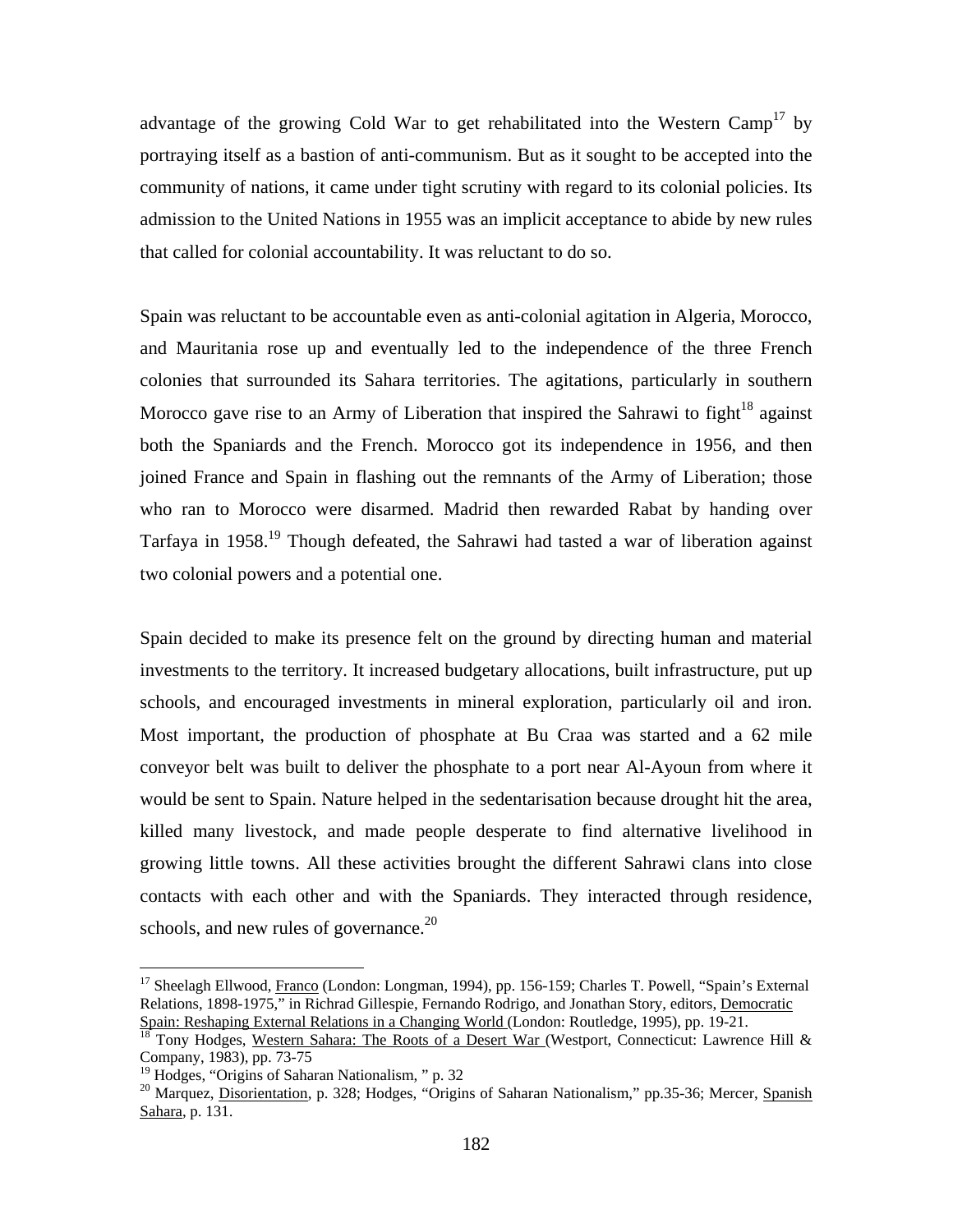## **Sahrawi Anti-Colonialism**

With diverse experiences, and influenced by political developments in the neighbouring French colonies, the Sahrawi in Western Sahara started demanding independence. Administrative and political institutions designed to entrench Spanish rule in which the Sahrawi were treated as 'little brothers',<sup>21</sup> provided opportunity for Sahrawi to think in terms of a Western Sahara geopolitical entity that was different from its neighbours. While their neighbours, having received French colonial experience had become independent, the Sahrawi colonial experience was Spanish and they were not independent. Together, they initially wanted to be involved in matters of the "province", and then evolved into an anti-colonial movement demanding independence. $^{22}$ 

The first serious group to mount urban challenge to Spanish control in the 1960s was Harakat Tahrir.<sup>23</sup> It was led by Mohammed Sidi Ibrahim Bassiri who, as a teenager during the 1957-1958 Sahrawi anti-Spanish War, had been evacuated by Sahrawi guerrillas. After schools in Morocco, he imbibed nationalist rhetoric in Middle East universities, returned to Morocco in 1966 and started a newspaper and then moved back to Western Sahara in 1967 as a Koranic teacher at Smara. He founded the Harakat Tahrir Saguia el-Hamra wa Oued ed-Dahab (Organisation of the Liberation of Saguia el-Hamra and Oued ed-Dahab) or simply Harakat Tahrir which infiltrated even the supposedly loyal uniformed Sahrawi and office employees. They were attracted by Harakat Tahrir's calls for reforms and progress towards independence. A confrontation with the government at Zemla led to what came to be termed the Zemla massacre in 1970 after Harakat Tahrir presented demands to the government. The government rejected the demands, arrested some leaders, and after a riot broke out shot some people. There were additional arrests and among the arrested was the "classic agitator", Bassiri, who was never seen again. That shattered Harakat Tahrir.<sup>24</sup>

<sup>&</sup>lt;sup>21</sup> Marquez, Disorientation, p. 328; Phillip C. Naylor, "Spain, France, and the Western Sahara: A Historical Narrative and Study of Transformation," in Zoubir and Volman, editors, International Dimensions of the Western Sahara Conflict, p. 23<br><sup>22</sup> Omar, "The Right of Self-Determination," p. 45

 $^{23}$  Ibid.

<sup>&</sup>lt;sup>24</sup> Hodges, Western Sahara, pp. 153-155, 157; Damis, Conflict in Northwest Africa, p. 38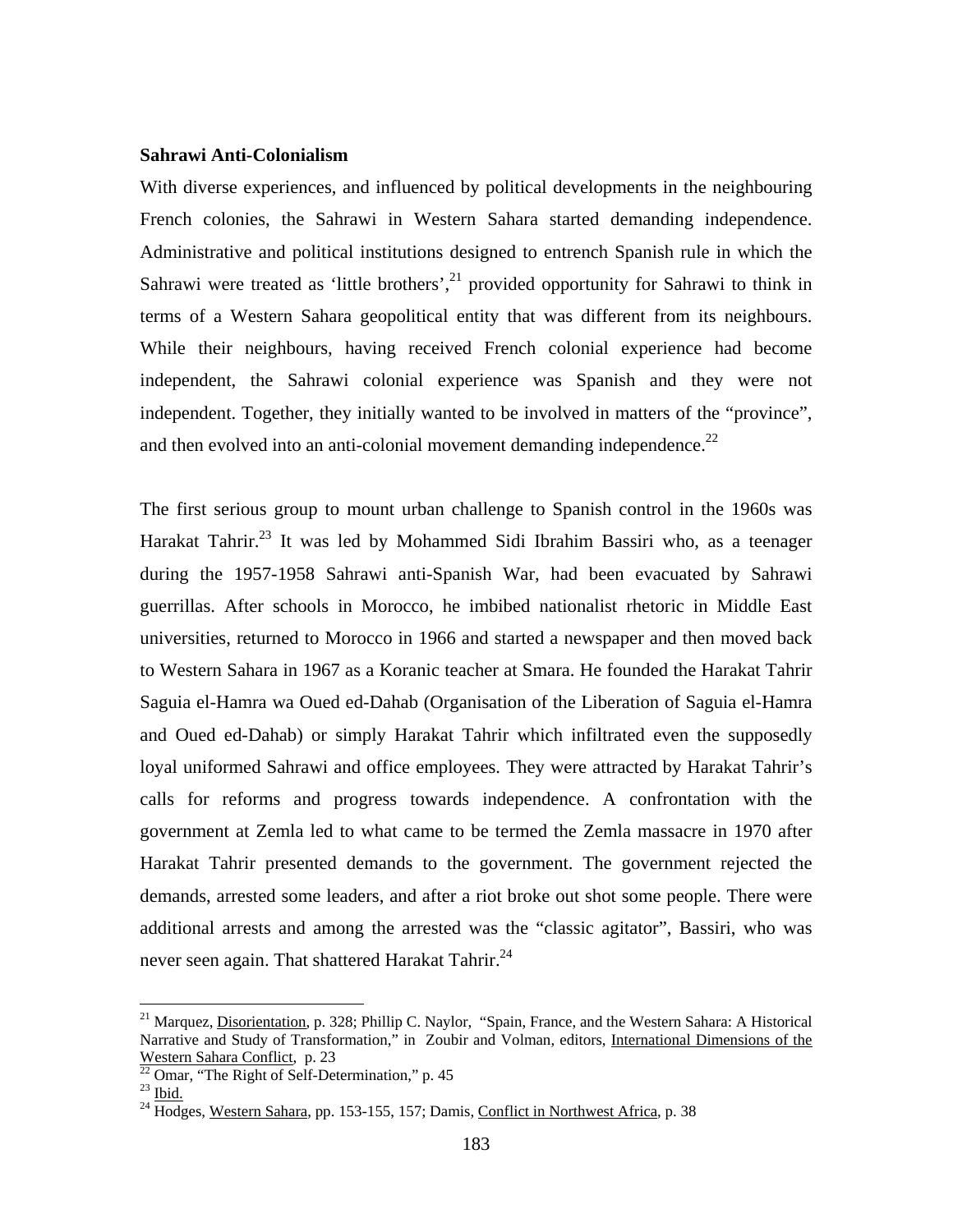The shattered Harakat Tahrir had reignited Sahrawi nationalism that re-emerged barely three years later as POLOSARIO.<sup>25</sup> Opposition to eventual Sahrawi independence, however, came from two powerful sides that tried to sponsor alternative anti-colonial movements that would favour their interests. Morocco and Mauritania wanted anticolonial movements that would lead to annexation, not independence. Spain wanted movements that stressed Spanish benevolence and continued presence and so it sponsored and registered PUNS, acronym for Partido de la Union Nacional Saharaui, which rejected Moroccan and Mauritanian irredentism and advocated close relations with Spain. Making little headway, PUNS disintegrated quickly. Morocco also sponsored its own party, FLU or Frente de Liberacion y de la Unidad, to discredit POLISARIO and advocate union with Morocco.<sup>26</sup> And there was also MOREHOB or Movement de Resistance des Hommes Bleus, associated with an opportunistic ex policeman Bachir Figuigui also known as Eduardo Moha<sup>27</sup> who kept on shifting political positions.

What would become POLISARIO, therefore, initially had a rough time but it eventually forced change of attitude and the international dynamics of Western Sahara. To spearhead it were university students revolving around El-Ouli Mustapha Sayed at the Mohammed V University at Rabat who studied such revolutionaries as Frantz Fanon and Che Guevara.<sup>28</sup> He was joined by future leaders Mohammed Lamine Ould Ahmed, Mohammed Ali Ould el-Ouali, Mohammed Salem Ould Salek, Mohammed Ould Sadati, and Bashir Mustapha Sayed. Together they formed a network of Sahrawi students that initially approached Moroccan opposition parties such as the Itiqlal Party. Disillusioned by lack of support in Morocco, they started approaching the Sahrawi in Western Sahara and established contacts with former supporters of the Harakat Tahrir to strengthen an anti-colonial militant movement. They were harassed by Moroccan officials in April 1972 at Tan Tan for their anti-Spanish activities.<sup>29</sup>

1

 $25$  Omar, "The Right to Self-Determination," p. 45

<sup>&</sup>lt;sup>26</sup> Hodges, <u>Western Sahara</u>, pp. 171-172, 201-205.<br><sup>27</sup> Damis, Conflict in Northwest Africa, pp. 39-40; Hodges, "The Origins of Saharawi Nationalism," pp.39-40

<sup>&</sup>lt;sup>28</sup> Damis, Conflict in Northwest Africa, pp. 39-40

<sup>&</sup>lt;sup>29</sup> Hodges, Western Sahara, pp. 158-160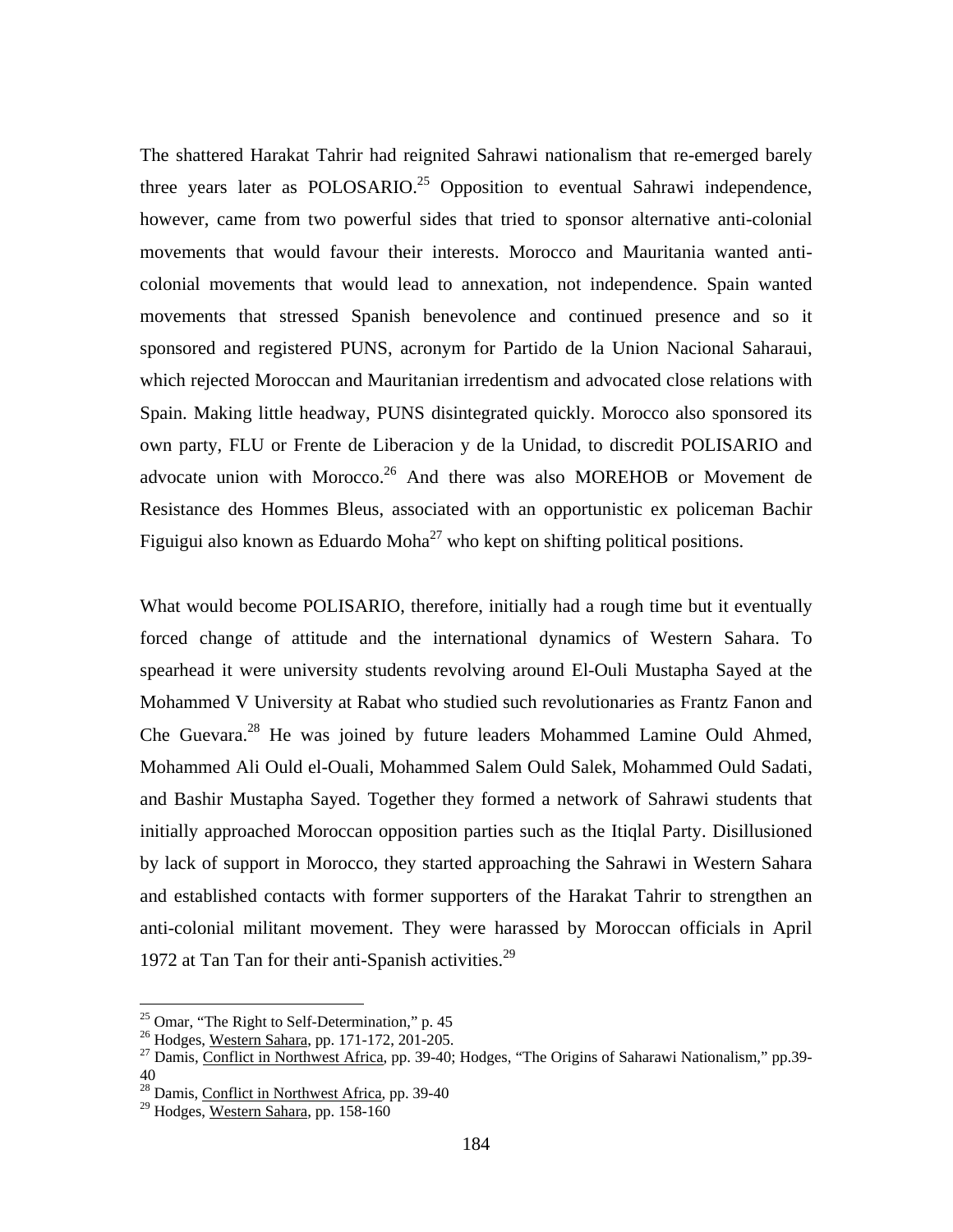They sought aid from Algeria, Libya, and Mauritania, but only Libya, in 1972, was willing to support a liberation war in Western Sahara. After a 1969 coup, Libya was under new revolutionary leadership committed to supporting other revolutionaries. It was, therefore, willing to supply anti-Spanish forces with weapons, funds, and an initial propaganda base.30 In May 1973, POLISARIO was founded in the frontier of Mauritania and Spanish Sahara $31$  and declared that it opted "for revolutionary violence and the armed struggle as a means by which the Saharawi Arab African people can recover total liberty and foil the manoeuvres of Spanish colonialism" and started attracting attention with attacks on Spanish installations in the territory.<sup>32</sup> It appeared to be more committed to the struggle than any other group and this increased its popularity with the Sahrawi especially when in 1974 it clearly stated that independence was its objective. Its successes in sabotaging infrastructure and getting support of the Sahrawi people forced a re-evaluation of positions by Spain and by other countries.<sup>33</sup> Among those to change position on POLISARIO was Algeria which became the guerrilla movement's biggest supporter against Spain, Morocco, and Mauritania.

The Algerian support was interesting because it initially was skeptical of POLISARIO's seriousness and it did not come until Algeria's security interests coincided with those of POLISARIO and until POLISARIO proved popularity and serious commitment to fight on the ground. Algeria had even tried to coordinate policy on Western Sahara with Morocco in the hope that Morocco would abandon claims to Tindouf and other Algerian territories. It had refused to support POLISARIO, to allow transit of weapons, and had even locked up its leaders. It had reportedly funded Mauritanian activities and endorsed a secret deal between Morocco and Mauritania to share Western Sahara.

Algeria, however, changed position when it felt its security interests were seriously threatened. This was when Morocco and Mauritania decided to frustrate a UN mandated

 $\frac{30}{31}$  Ibid., p. 162<br><sup>31</sup> Hodges, "The Origins of Saharawi Nationalism," p.52

<sup>&</sup>lt;sup>32</sup> Quote in Anthony G. Pazzanita, Historical Dictionary of Western Sahara, Third Edition (Lanham, Maryland: The Scarecrow Press, 2006), pp. 149-150

<sup>&</sup>lt;sup>33</sup> Hodges, Western Sahara, 168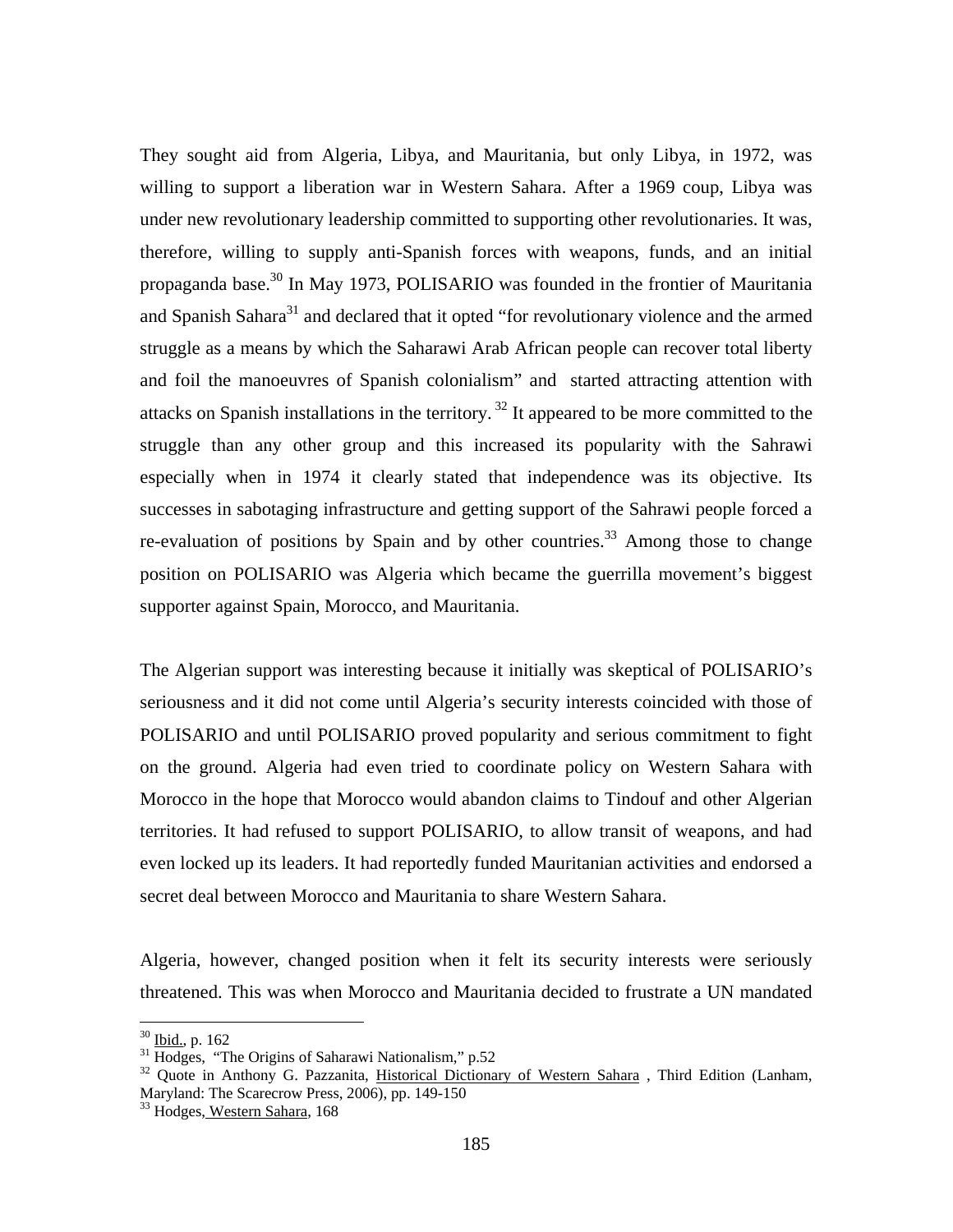referendum and then excluded Algeria in a settlement with Spain over Western Sahara. With its interests ignored and seemingly threatened, Algeria decided to support POLISARIO in every way it could to defeat Mauritania and Morocco in their expansionist designs.<sup>34</sup> That way, POLISARIO acquired a solid base of support to make it a force to reckon with.

# **Spain and External Forces**

The interests of external forces, as Algeria's behavior showed, complicated decolonization in Western Sahara thereby making Spain lose control as the Sahrawi became victims of power play. At the centre were Morocco's imperialist irredentism which threatened not only Western Sahara but also Algeria and Mauritania. It was first given voice by Istiqlal leader Allal el-Fassi on July 7, 1956 when he published a map claiming that "Greater Morocco" included Mauritania, as well as parts of Senegal, Mali, Algeria, and all Spanish colonies in Northwest Africa. The party and the king, Mohamed V, endorsed the claim which became part of the new Morocco ideology.<sup>35</sup> Morocco, to buttress its claims to Mauritania, supported the activities of Hurma Ould Babana who wanted a Mauritanian union with Morocco in order to dilute the influence of Mauretania's black people.<sup>36</sup> At the United Nations in October 1957, Morocco opposed the placing of Mauritania, Western Sahara, and IFNI on the UN list of Non-Self-Governing-Territories claiming that those were integral parts of its territory.<sup>37</sup>

Morocco, thereafter, quarreled with two of the territories that it included in its "Greater Morocco" designs when they became independent, Mauritania and Algeria. It refused to recognize Mauritania's independence from France in 1960, unsuccessfully tried to block its entry into the UN, and even broke ties with Tunisia for recognizing the new state. On his part, Mauritania's new president, Mokhtar Ould Daddah, had started countering the 1956 Rabat claims of "Greater Morocco" with his own assertion of a "Greater

<u>.</u>

<sup>&</sup>lt;sup>34</sup> Damis, Conflict in Northwest Africa, pp. 47-57, 68-70; Pazzanita, Historical Dictionary, pp. 149-150; Hodges, Western Sahara, pp. 160, 162, 190-195<br><sup>35</sup> Yahir H. Zoubir, "Stalemate in Western Sahara: Ending International Legality," Middle East Policy,

Volume XIV, Number 4, Winter 2007, p. 160; Pazzanita, Historical Dictionary, pp. 223-224; Knapp, Northwest Africa, p. 9;<br><sup>36</sup> Damis, Conflict in Northwest Africa, p. 30<br><sup>37</sup> Omar, "The Right of Self-Determination," pp.48-49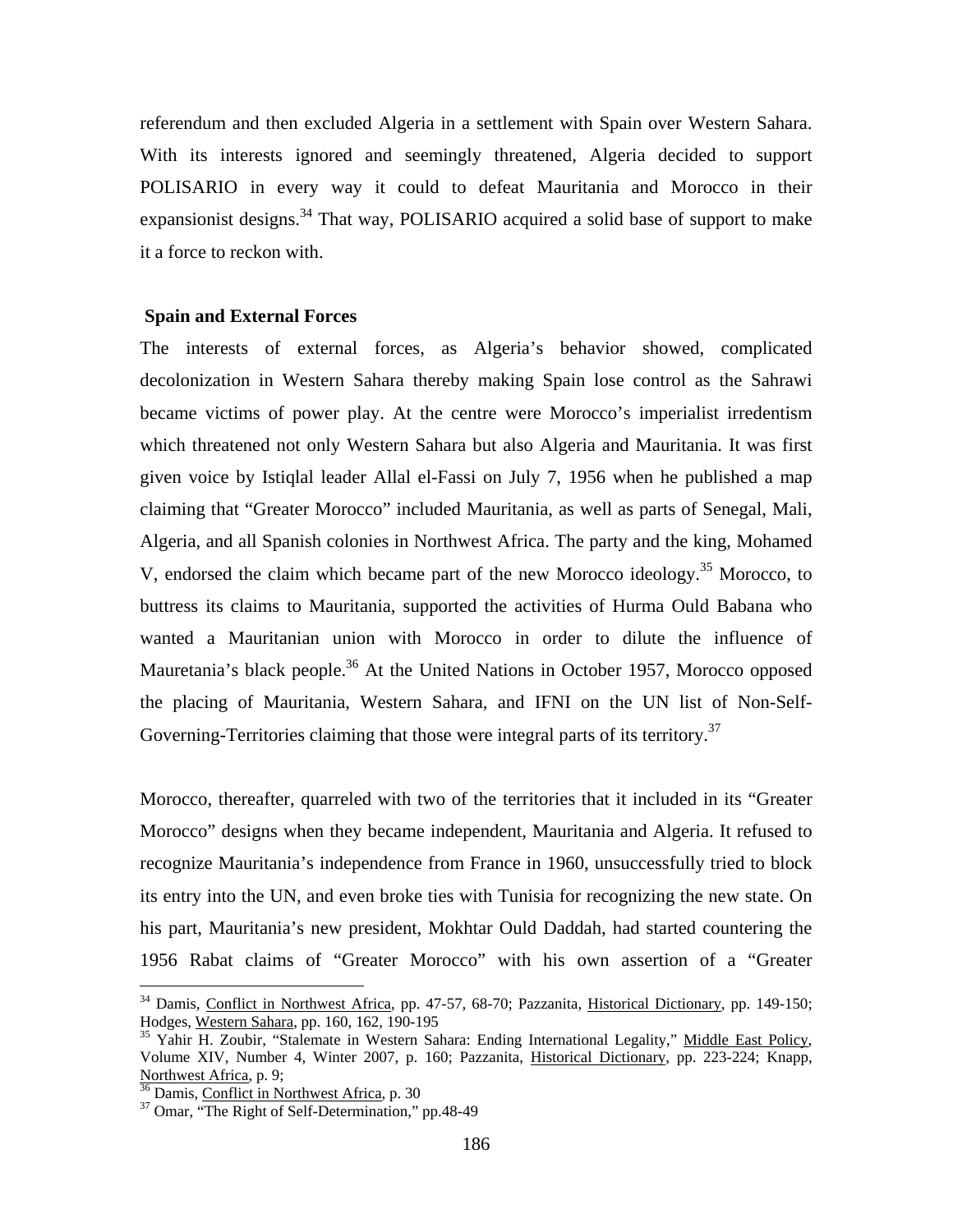Mauritania", in July 1957, covering up to the borders of Morocco.<sup>38</sup> Like his political rival in Mauritania, Babana, Ould Daddah disliked the black people and wanted to dilute them by uniting Western Sahara and Mauritania as *ard al-bidan* or the land of the whites who combined Arabic and Berber attributes.<sup>39</sup> Considering Western Sahara as a buffer zone between his country and irredentist Morocco, he repeatedly portrayed Mauritania in OAU meetings as "a hyphen between the Maghreb and Central Africa."40 Eventually Morocco recognised Mauritania in 1969 and the two started collaborating at the expense of Western Sahara.

The Moroccan King, Hassan II, with similar designs on Algeria, had taken advantage of the weakness of Algerian revolutionaries. In return for anti-colonial support, he had pressed Ferhat Abbas, in July 1961, to agree to border adjustments after Algerian independence. When in July 1962 Algeria became independent, Moroccan troops moved into Algeria to actualize the claim and wait for official endorsement. At the time, Algerian President Ahmed Ben Bella was trying to consolidate his position and was confronting myriads of problems. Amongst them was a rebellion in the south by the Berbers, or the Kabyle Revolt, and he was not in a position, or willing, to discuss the border. For Algeria, the colonial borders were to remain unchanged. Hassan then decided to annex the territory militarily and started what came to be termed "the war of the sands" in 1963.<sup>41</sup> The war ended when the newly created OAU persuaded Hassan to withdraw his troops from Algeria.<sup>42</sup> The two remained suspicious of each other.

# **The OAU ambivalence**

The OAU was initially indecisive and ambivalent on the matter of Western Sahara in part because it was a product of many conflicting interests confronting newly independent African states. Many of these states had become independent in 1960 and had been admitted to the United Nations as full members. Their presence, along that of other Third World countries, might have induced the United Nations to issue Resolution 1514 of

1

<sup>&</sup>lt;sup>38</sup> Pazzanita, Historical Dictionary, p.285

<sup>&</sup>lt;sup>39</sup> Damis, Conflict in Northwest Africa, p. 30<br><sup>40</sup> Knapp, <u>Northwest Africa</u>, p. 249.<br><sup>41</sup> Naylor, "Spain, France, and Western Sahara," p. 22

 $42$  Damis, Conflict in Northwest Africa, p. 18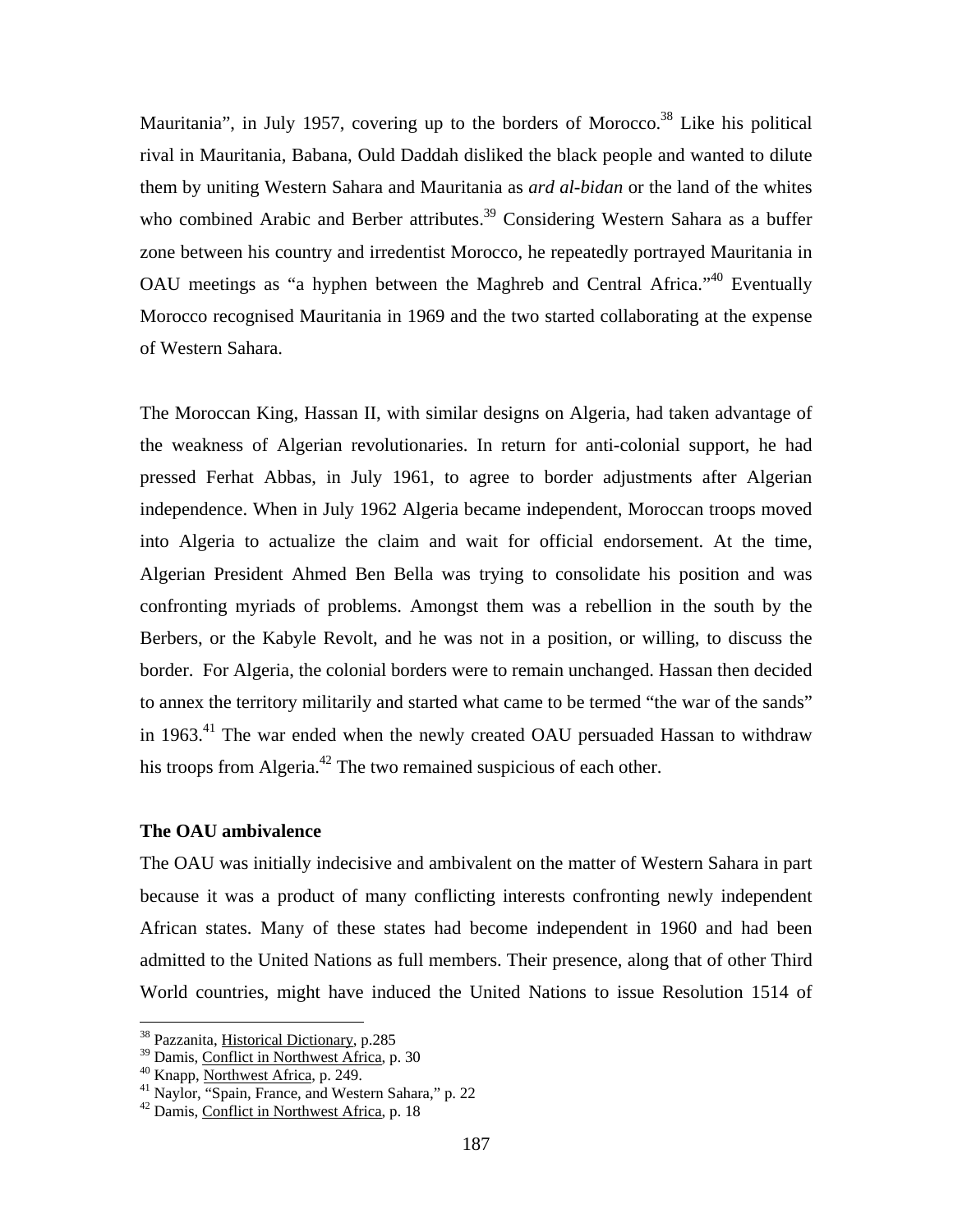1960 on the Declaration on the Granting of Independence to Colonial Countries and Peoples stressing that "all peoples have a right to self-determination" and the right to choose freely their own economic and political future.<sup>43</sup> While they all agreed on the need for speedy decolonization, they were divided on the direction that self-determination was to take when there were conflicting claims of rights. They particularly disagreed on the adjustment of colonial boundaries. Some countries displayed irredentist tendencies, Morocco amongst them, and claimed to be "progressive" while coveting land in other states. They called for abolition of colonial boundaries to suit real African interests as opposed to those of colonialists who had determined them. Opposed to them were those, mainly potential victims of irredentism, insisting on the sanctity of colonial boundaries, unfair as they may have been, in order to avoid chaos and possible bloodshed.

This had been the situation in May 1963 when heads of state and governments of independent African states met in Addis Ababa to found the Organization of African Unity. They agreed to uphold the sanctity of colonial boundaries and that the right of selfdetermination was to be within colonial borders.<sup>44</sup> They also agreed not to interfere with the internal affairs of member states. These provisions appear to have been aimed at the "progressive" states that were seemingly guilty of trying to violate the boundaries and of interfering with the internal affairs of member states. The OAU, however, did create a Liberation Committee to promote the liberation of the remaining colonies.

The Liberation Committee first met in July 1963 and seemed unsure on how to treat tiny colonies, implying concessions to irredentists. It sought to categorize colonial powers and colonies in terms of amenability to decolonization as well as viability of the entities to be decolonized. Spain, along with Britain and France, was described as a country that although it recognized the right of self- determination, it needed diplomatic pressure to make it accelerate decolonization. It also tended to defer decisions on the plight of small colonies, such as Spanish Sahara and Djibouti, that were assumed to be unviable if left

<sup>&</sup>lt;sup>43</sup> Thomas M. Franck, "The Stealing of the Sahara," The American Journal of International Law, Volume 70, Number 4, October 1976, pp. 697-698; Omar, "The Right of Self Determination," p. 42; Issaka K. Souare, "Western Sahara: Is there Light at the end of the Tunnel?" Institute for Security Studies Paper 155, November 2007, p.3

<sup>44</sup> Franck, "The Stealing of the Sahara," p. 698.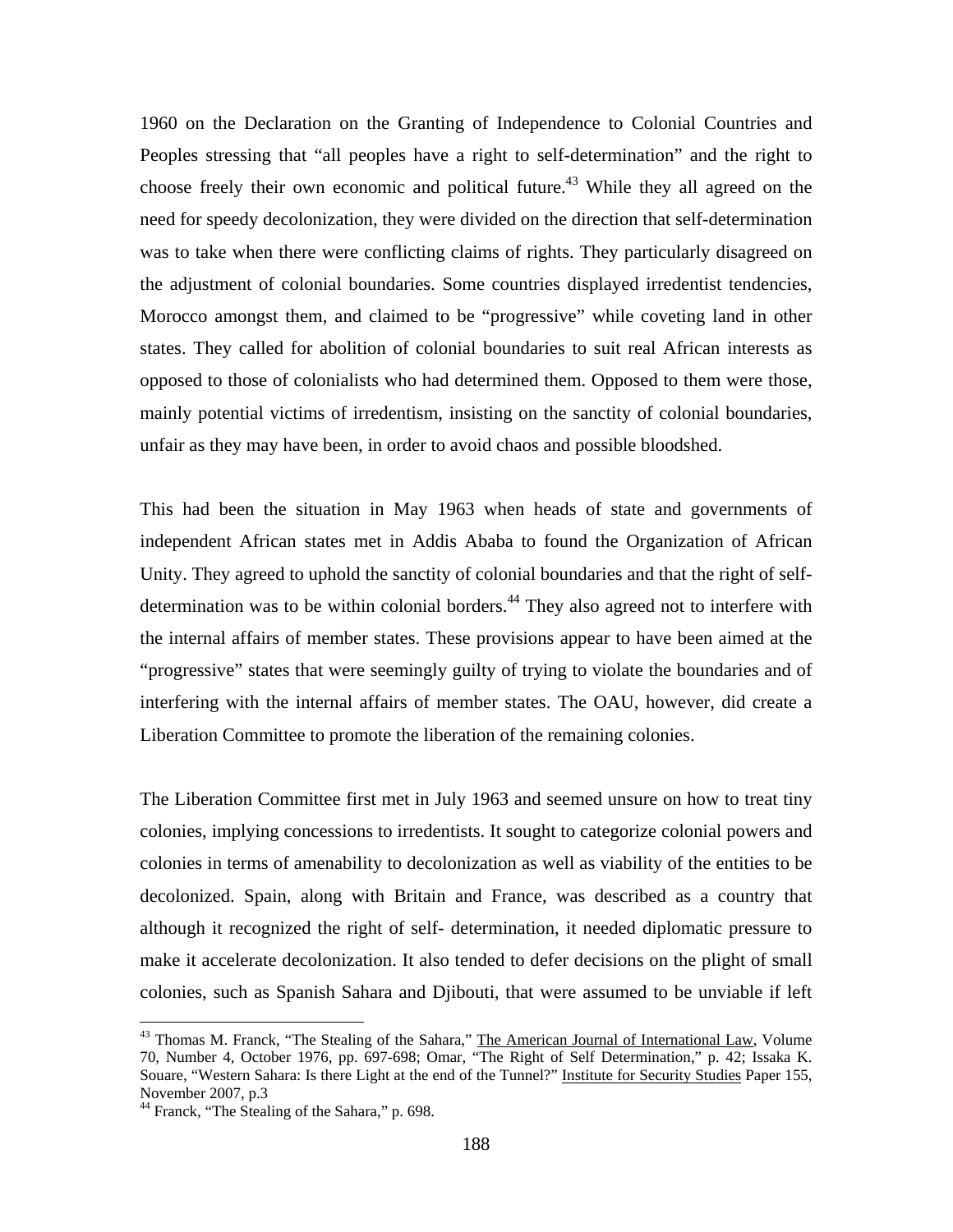alone. This was heartening to both the colonial powers and the neighbouring irredentist countries. It might have induced Madrid to announce, in August 1963, that it intended to give administrative and economic autonomy to Guinea and IFNI to Morocco but made no commitment on Western Sahara. Equatorial Guinea attained independence in 1968.<sup>45</sup>

# **The UN Position**

While the OAU was initially reluctant to engage Spain on the Western Sahara, the United Nations was not. In December 1960 the United Nation General Assembly had had passed Resolution 1514(XV) on the Declaration on the Granting of Independence to Colonial Countries and Peoples stating that "all peoples have a right to self-determination; by virtue of that right they freely determine their political status and freely pursue their economic, social and cultural development."<sup>46</sup> Resolution 1514 also prohibited any "attempt aimed at the partial or total disruption of the national unity and the territorial integrity of a country."47 The UN followed this in 1961 by creating a watchdog Special Committee on the Situation with Regard to the Implementation of the Declaration on the Granting of Independence to Colonial Countries and Peoples giving the UN special presence in the final stages of decolonization in any territory.<sup>48</sup> In September 1963, it specified Western Sahara as a territory affected by Resolution 1514 and in 1964 went on to complain about Spain's reluctance to implement UN wishes. The General Assembly, in 1965, went on to request Spain to do everything possible to decolonize Western Sahara and to hold a referendum on self-determination.<sup>49</sup>

Madrid became increasingly intransigent with claims that Western Sahara was a province of Spain, not subject to self-determination<sup>50</sup> but it was forced to change and accept possible Sahrawi independence. Irredentist Morocco and Mauritania in 1966, each with dreams of making Western Sahara one of its provinces, had countered Spain by insisting on the Sahrawi right of self-determination. Spain had then proceeded to create a general

<sup>&</sup>lt;sup>45</sup> Jon Woronoff, Organizing African Unity(Metuchen, N.J.: The Scarecrow Press, 1970), pp. 208-209; Paine, "The Western Sahara," p.135.

<sup>&</sup>lt;sup>46</sup> Quote in Omar, "The Right to Self-Determination," p. 42

<sup>47</sup> Quote in Franck, "The Stealing of the Sahara," p. 698

 $48$  Ibid., p. 699

<sup>&</sup>lt;sup>49</sup> Omar, "The Right to Self-Determination," p. 46; Souare, "Western Sahara," p.3

<sup>50</sup> Franck, "The Stealing of the Sahara," p. 701.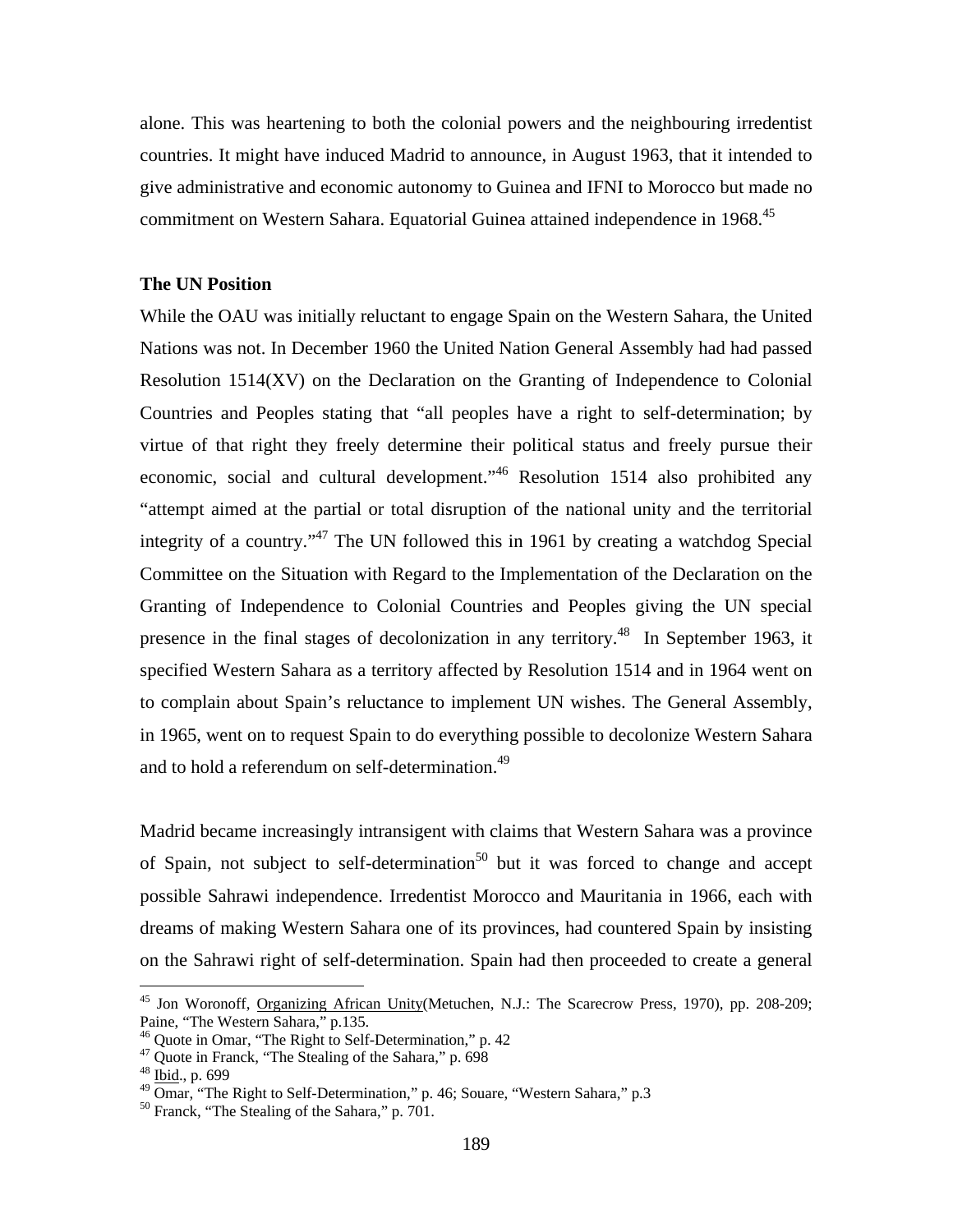assembly of compliant elders, the Djemaa, in 1967 but this did not ease the pressure from the UN which continued affirming the right of the Sahrawi to independence. In September 1973, Franco gave the Djemaa powers to legislate on internal, but not external or defense, matters, and promised the Sahrawi the right to vote for their future when they "freely request" that right. The UN responded by insisting on the Sahrawi exercising freely and authentically to determine their future. Then, cornered, Spain agreed in 1974 to hold a referendum in Western Sahara in 1975 under UN supervision.<sup>51</sup> It lost control.

## **Imposing Morocco's Colonialism**

With Spain changing position, Morocco also switched and from that point Rabat, with support from Washington and Paris, virtually replaced Madrid as the determinant of Western Sahara's future. Joined by Mauritania, Morocco denied that the Sahrawi existed as a distinct historical group, and insisted on the incorporation of Western Sahara in Morocco.<sup>52</sup> For Hassan II, Sahrawi self-determination leading to independence rather than annexation to Morocco was unacceptable and so he came up with tricks to negate self-determination. Secretly he cut a deal with Mauritania to split the territory into two with Mauritania, keeping Rio De Oro and Morocco taking Saguiet el-Hamra.<sup>53</sup> To thwart the expected referendum, supported by Mauritania, he suggested that the international court be asked to decide the ownership of Western Sahara. It was a delay tactic which, a disgusted Kenyan delegate Frank Njenga asserted was tantamount to asking the UN to treat the Sahrawi "as chattels and not as people." And the debates in the UN before authorizing referring Western Sahara to the international court made clear that its action did not mean negating the right of self-determination.<sup>54</sup> The matter was referred to the ICJ which in October 1975 issued its verdict saying that neither Morocco nor Mauritania had sovereignty over Western Sahara and that the Sahrawi had a right to self-

<sup>&</sup>lt;sup>51</sup> <u>Ibid.</u>, pp. 702-706; Naylor, "Spain, France, and the Western Sahara," p. 23<br><sup>52</sup> Omar, " The Right to Self-Determination," p. 44<br><sup>53</sup> Knapp, <u>North West Africa</u>, p. 337; Damis, <u>Conflict in Northwest Africa</u>, p.52<br><sup></sup>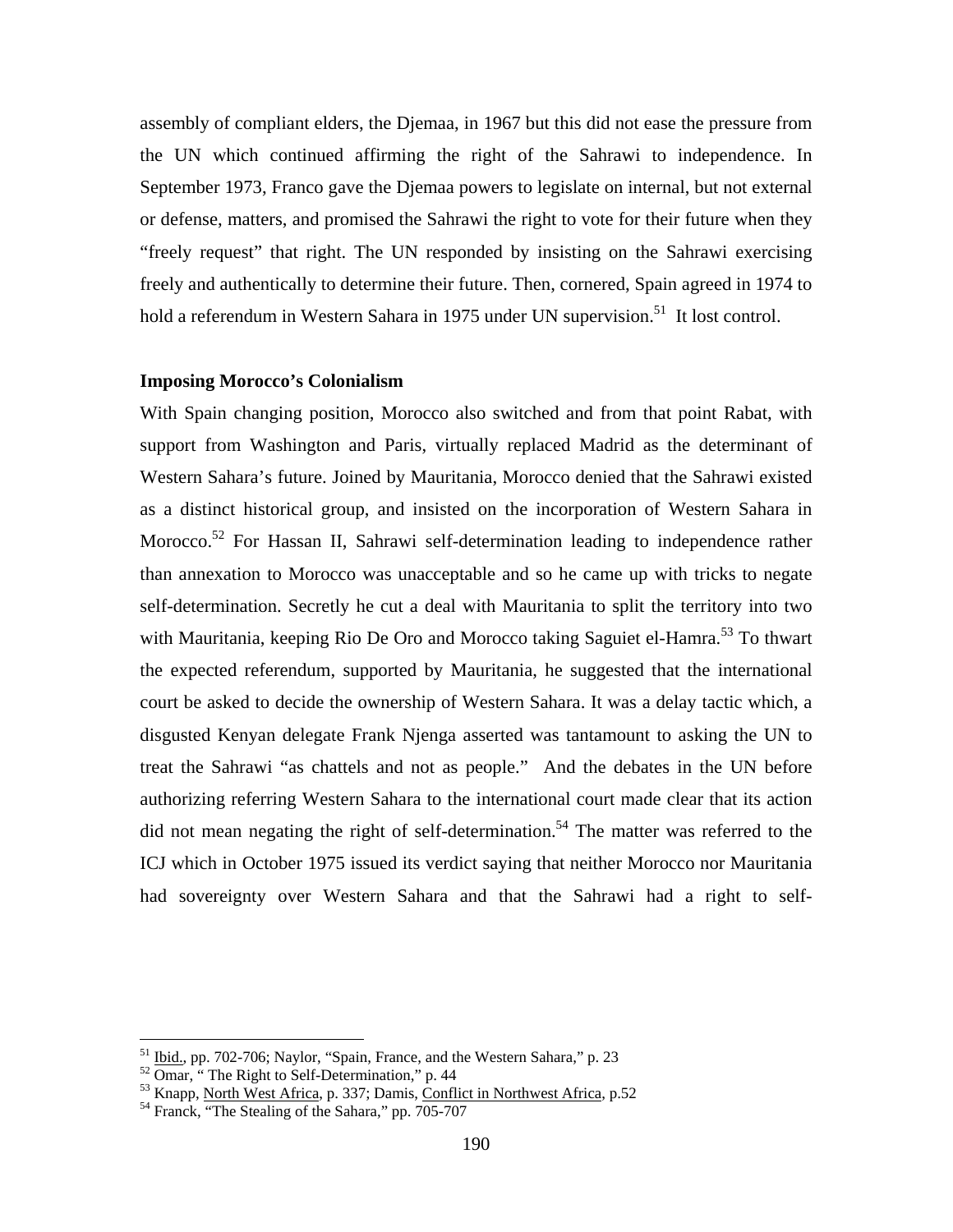determination. In addition, a UN inspection team found that most people wanted independence and supported POLISARIO.<sup>55</sup>

Although disappointed, and knowing he had the support of the United States and France, Hassan properly gauged that Spain could be manipulated partly because of the dying Franco. He then declared his intention to invade Western Sahara with an army of 350,000 pilgrims holding the Holy Koran to claim the territory. Although he violated an October 1970 UN Resolution that prohibited using force or threats of force to acquire territories,  $56$ he succeeded in creating tension to force things his way. With the United States and France at the Security Council protecting Morocco, the UN was incapacitated and failed to condemn Moroccan invasion. 57 France and the United States preferred to have Morocco grab the territory than have a revolutionary group replace Spain.<sup>58</sup>

Hassan had thus avoided condemnation by bringing into play the biggest international card on his side, the United States of America and France. These two pressured Spain to reach an understanding with Morocco on the future of Western Sahara. Thereafter, Spain indicated to Morocco and Mauritania that it was willing to deal on the future of the territory. The three met in December 1975 and agreed that Spain would simply leave and that Morocco and Mauritania would split the territory between them. Spain, in February 1976, left unceremoniously and abandoned its "African brothers" to Moroccan and Mauritanian invaders. In April 1976, the two expansionists officially agreed on the demarcation line separating their claims to Western Sahara.<sup>59</sup>

To get its way, Morocco had developed capacity to manipulate, to its advantage, bigger powers than it was. It had already proven ability to juggle the big powers in the "war of the sands", one of whose peculiarities had been the balancing of Washington and

<sup>&</sup>lt;sup>55</sup> Ibid., pp. 708-711; William J. Durch, "Building on Sand: UN Peacekeeping in the Western Sahara," International Security, Volume 17, Number 4, Spring, 1993, p.155; Hodges, Western Sahara, p. 210; Damis, Conflict in Northwest Africa, p.59

<sup>&</sup>lt;sup>56</sup> Omar, "The Right to Self-Determination," p. 50.

<sup>57</sup> Franck, "The Stealing of the Sahara," pp. 713-717

<sup>58</sup> Damis, Conflict in Northwest Africa, pp. 67-68

<sup>&</sup>lt;sup>59</sup> Durch, "Building on Sand," p. 155; Mundy, "Performing the Nation," p. 277; Osita C. Eze, Human Rights in Africa: Some Selected Problems( Lagos: Macmillan Nigeria Publishers, 1984), pp. 80-81.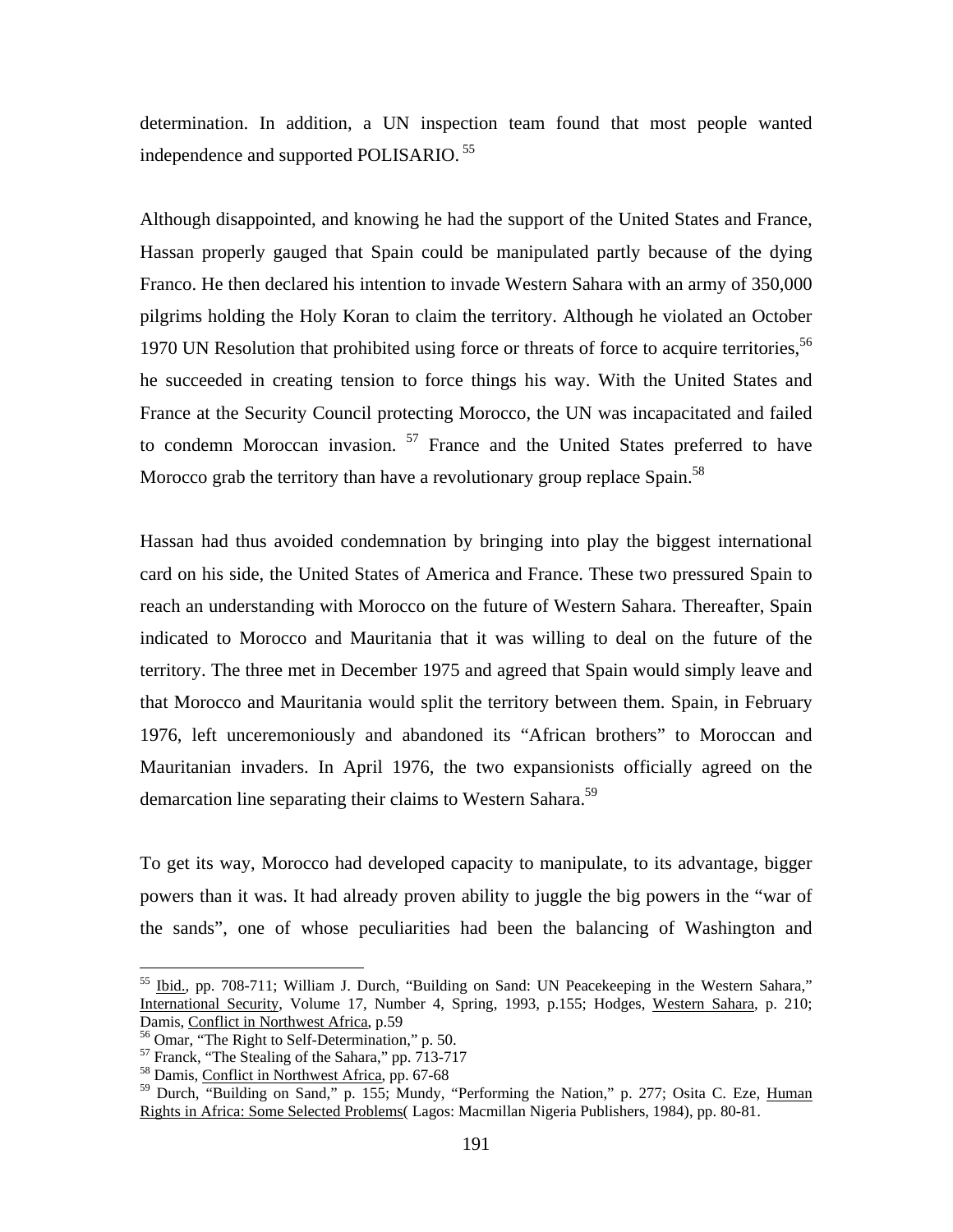Moscow in getting support from both. While the weapons that the Soviets had given Morocco were used to rout a weak Algeria, the Americans had provided Morocco with logistical support.<sup>60</sup> Moscow had chosen to remain on the good side of Rabat and refrained from criticizing Morocco expansionism. Instead, partly to secure supply of phosphate, Moscow endorsed Moroccan irredentism in the guise of supporting anticolonialism against Spain. It continued to sell military equipment to Morocco and Morocco found the Moscow connection a useful leverage in the West.<sup>61</sup>

A convergence of US and Moroccan interests enabled irredentist Morocco to exploit American pre-occupation with the Cold War to snatch Western Sahara. To Americans, Morocco had special strategic value as military storage facility, detachment and communication centre, and staging post for intervention in the Middle East. Although, after independence, there were symbolic withdrawals from some bases, this did not affect Morocco's strategic value to Washington. $62$  With the United States, by the early 1970s, suffering diplomatic paralysis as a result of humiliations in Vietnam and Angola, Morocco played the Cold War card by implying that its critics were communistic and therefore threats to US interests. On its part, the United States wanted to prove somewhere that it could still be counted to stand by "friends". Western Sahara was a good place to prove "friendship" because a "revolutionary" POLISARIO, backed by Algeria, threatened a "friend" called Morocco. To prove that he was there to be counted, Secretary of State Henry Kissinger declared that "the United States will not allow another Angola on the east flank of the Atlantic ocean." Kissinger went on to press Spain to accept Morocco's demands.<sup>63</sup> Spain did and abandoned the colony to Morocco.

## **Conclusion**

 $\overline{a}$ 

Many forces, through conquests and counter-conquest produced a hybrid people with a distinct identity. In their blood are to be found different African peoples, an assortment of

<sup>&</sup>lt;sup>60</sup> Shelley, Endgame in the Western Sahara, p.14-15; Yahir H. Zoubir, "Moscow, the Maghreb, and Conflict in the Western Sahara," in Zoubir and Volman, editors, International Dimensions of the Western Sahara Conflict, pp.108, 112<br>  $\frac{61}{12}$  Zoubir, "Moscow, the Maghreb, and Conflict in the Western Sahara," pp. 103-104, 108-109.<br>  $\frac{62}{12}$  Shelley, Endgame in the Western Sahara, p.14-15

<sup>&</sup>lt;sup>63</sup> Stephen Zunes, "The United States in the Saharan War: A Case of Low-Intensity Intervention," in Zoubir and Volman, editors, International Dimensions of the Western Sahara Conflict, p. 54;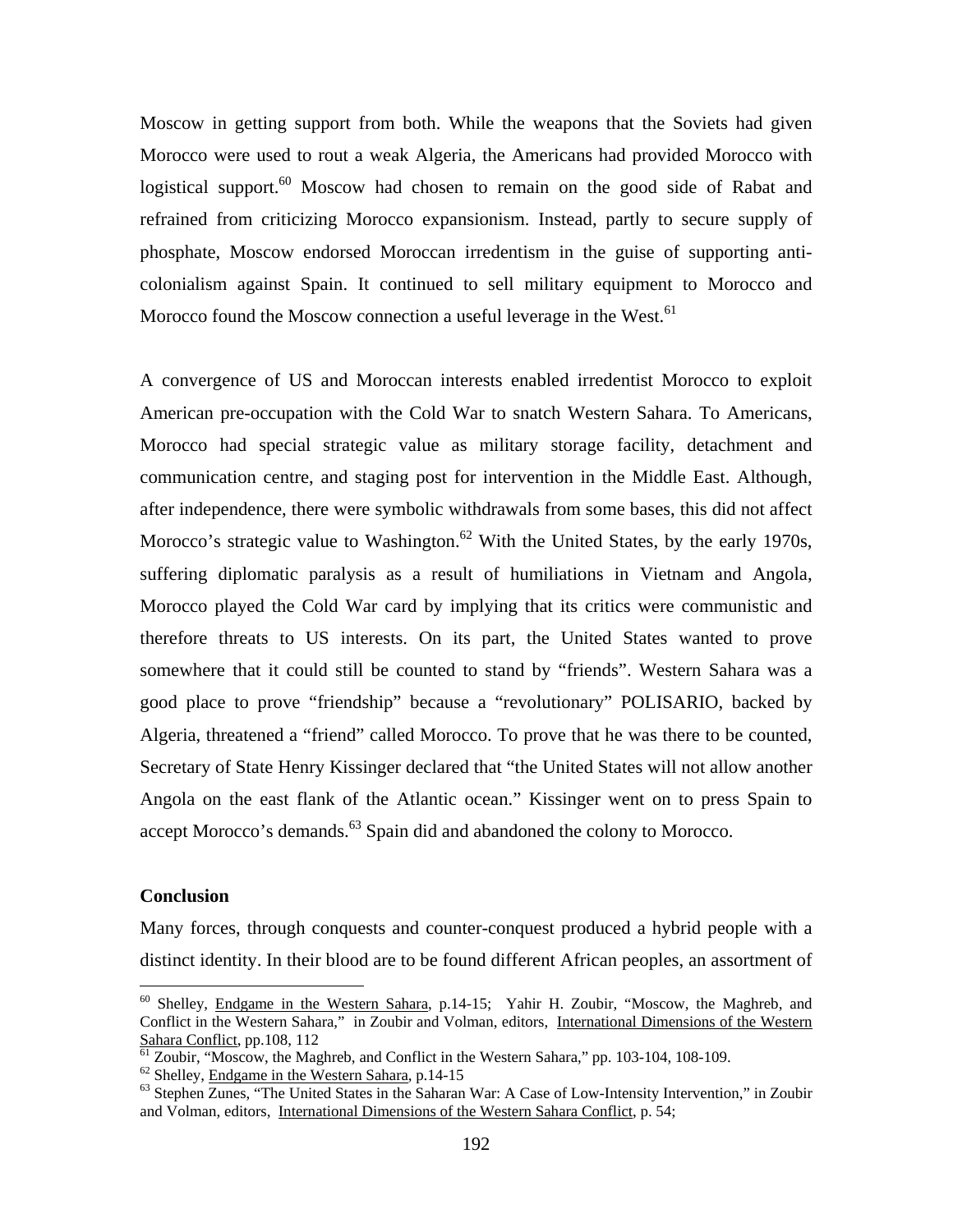Arab tribes and a sprinkling of Europeans, mostly Iberians and some French. They accommodated, intermarried with, and absorbed or were absorbed by different communities to create new peoples. The Sahrawi, who dominated parts of what became Morocco, Algeria, and Mauretania, were those people with distinct cultural lifestyle and language.

In the process of those interactions two cultural zones seemingly emerged to separate the Moroccans from the Sahrawi. The Atlas Mountain became the southern frontier of what was Morocco proper, the *bilad el- makhzen* where Moroccan authority was not in doubt. Beyond that cultural demarcation line was the land of trouble, *bilad es siba* where Morocco had no control. They were a separate people in a separate territory that became Western Sahara occupied by nomads.<sup>64</sup> This way Morocco began to emerge as a geographic reality<sup>65</sup> in the north of the mountain.

It was as Sahrawi that people resisted the French and the Spaniards, with Ma el-Ainin as the legendary symbol of Sahrawi nationalism that was too weak to stop the Europeans. It was France that determined the actual size and location of the Sahrawi territory that Spain received as its colony. Spain received Western Sahara, and also Tarfaya and IFNI, but showed little administrative interest in the place except for the fishing posts at the coast. It treated the territories as military outposts and still relied on France for protection against the Sahrawi. Divided administratively into two, those in the French and those in the Spanish colonies, the bulk of the Sahrawi remained in Spanish Sahara.

Spain, ambivalent about its tiny African colonies, was externally manipulated. An international outcast because of its stand in World War II, it was rehabilitated and admitted into the UN in 1955 mainly through the exigencies of the Cold War. It also became subject to new international rules requiring colonial powers to de-colonise. It tried to claim that Western Sahara was a Spanish province, not a colony, where its

<sup>&</sup>lt;sup>64</sup> Hodges, <u>Western Sahara</u>, pp. 30; Mercer, <u>Spanish Sahara</u>, p. 103.<br><sup>65</sup> Zartman, <u>Problems of New Power: Morocco</u>, p. 9.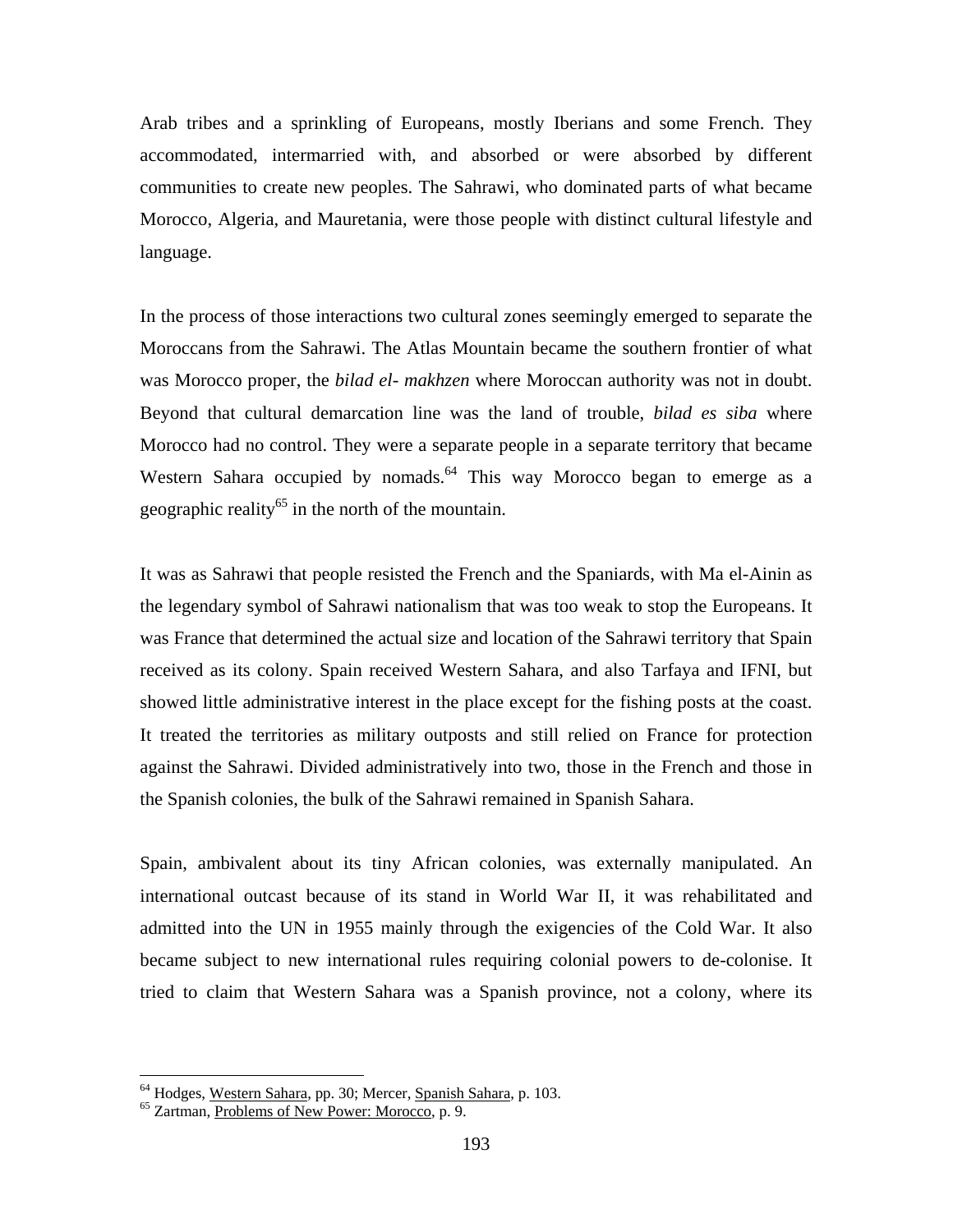"African brothers" were well treated. It started exploiting phosphate deposits at Bu Craa and encouraged Sahrawi settlements in new administrative and political dispensations.

Spain, however, was challenged by rising anti-colonial Sahrawi movements that were partially inspired by the success in the neighbouring French colonies. Among those Sahrawi anti-colonial movements was POLISARIO that was linked inspirationally to the guerrillas in the Army of Liberation and to Harakat Tahrir. It had rough beginnings but with time, it came to symbolise and represent Sahrawi desire for independence and struggle for identity whether to be Arab, African, or a hybrid. Its aspirations were thwarted by Mauritania's and Morocco's irredentist designs once it became clear that Spain was on the way out. Spain left unceremoniously.

It lost control and was unable to organize a respectable exit. It became manipulable and thus opened an avenue for Mauritania and Morocco to become the new colonial masters in Western Sahara. The two African neighbours competed almost in the same way that France and Spain had done but it was Morocco that eventually had the upper hand. Morocco had the support of powerful countries such as the United States and France as it eased Mauritania out of Western Sahara. The big powers condoned the sabotage of Sahrawi independence by pressuring Spain to let Morocco have its way. Spain then ran away and Morocco grabbed Western Sahara.

Morocco's occupation of Western Sahara created a new colonial reality on the ground that negated the principle of decolonization. With support from Washington and Paris, Rabat replaced Madrid as the colonial master in El-Ayuon, violated UN principles and prohibitions against territorial annexation. Yet Morocco escaped serious international reprimand because it was in good books with the big powers who willingly winked at its infractions of the expected behaviour.

Like Spain before it, Morocco spoke of Western Sahara as a province, not a colony. Like Spain, it aroused anti-colonial hostility but that hostility was limited due to a number of factors. It seemed to get Arab support because it appeals to Arab solidarity and Western